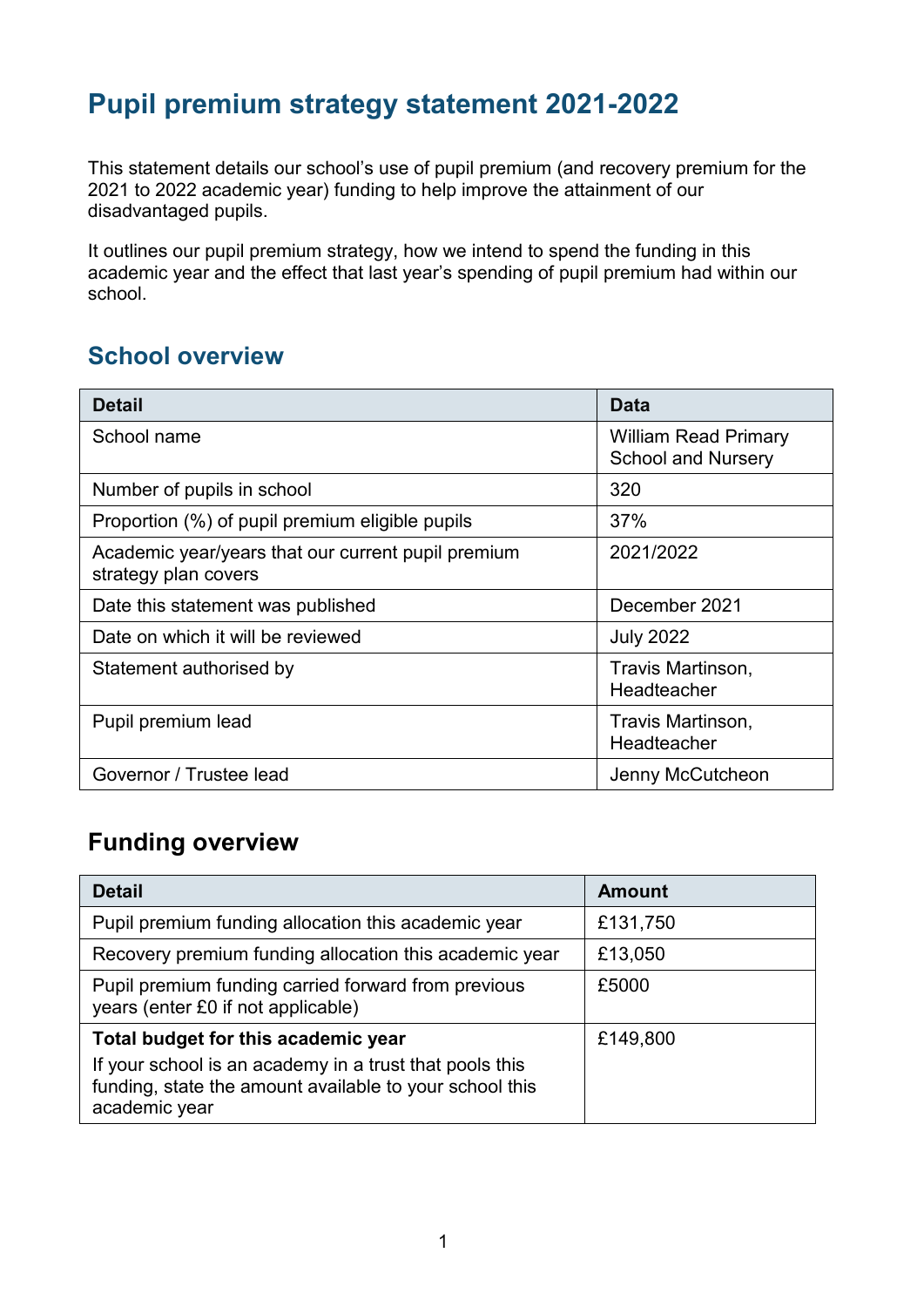# **Part A: Pupil premium strategy plan**

#### **Statement of intent**

It is our intent to ensure our curriculum is inclusive so that all children, regardless of background or need, may achieve to their full potential. We use our pupils premium funding to improve educational and pastoral outcomes for disadvantaged pupils in our school. Our disadvantaged children face additional challenges in reaching their potential at school and have a number of barriers upon arrival at school. All members of staff and the governing body accept responsibility for disadvantaged pupils and are committed to meeting their pastoral, social and academic needs within a caring and nurturing environment.

Our ultimate objective for our disadvantaged pupils is that they may achieve in-line with those pupils not eligible for pupil premium fund nationally and that on-entry barriers may be reduced whilst pupils progress through our school. For some children this may not be aspirational enough, particularly for those disadvantaged pupils who are more able. It is important that the starting points for each individual are taken note of along with their potential in order to ensure even greater gains in their learning for these children. In order to do this, we aim to do the following:

• Ensure all staff, including apprentices, have sufficient understanding of the needs of the children to be able to deliver a curriculum which successfully meets their needs. In particular, as the acquisition of language is a specific barrier for our disadvantaged children, we aim for all staff to have sufficient training to deliver the phonics scheme effectively

• Ensure whole class reading sessions develop children's vocabulary and reading skills, including challenging more able early readers where appropriate.

• Ensure our reading resources (ReadWriteInc and Accelerated Reader) are used to their best effect to ensure greater progress in reading.

• Ensure all staff receive CPD necessary to deliver high quality first teaching in reading and in a broad and balanced curriculum.

• Increase our teaching capacity - provision of additional teachers to support children to make rapid progress

• Ensure that early reading interventions are in place - provision of a reading recovery teacher and reading team to support children not make expected progress in early reading

• Ensure pupils' pastoral needs are met through use of pupil and family services – employment of pastoral services staff, including counsellors to provide family support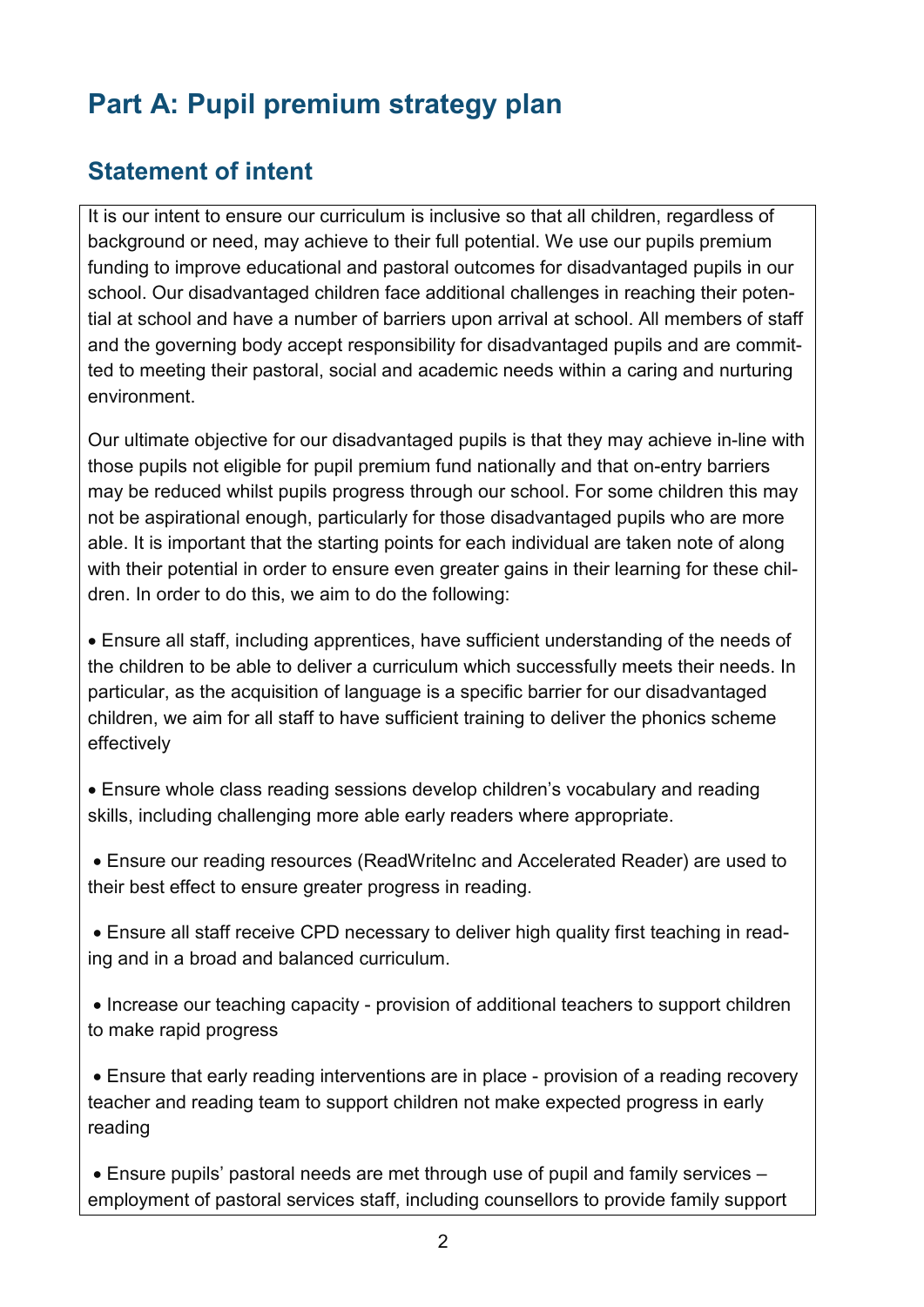and emotional support for children

• Provide extra-curricular opportunities – provision of 'memorable experiences', outdoor and residential opportunities

### **Challenges**

This details the key challenges to achievement that we have identified among our disadvantaged pupils.

| <b>Challenge</b><br>number | <b>Detail of challenge</b>                                                                                                                                                                                                                                                                                                                                                                                           |
|----------------------------|----------------------------------------------------------------------------------------------------------------------------------------------------------------------------------------------------------------------------------------------------------------------------------------------------------------------------------------------------------------------------------------------------------------------|
| 1                          | Assessments, observations, and discussions with pupils indicate a lan-<br>guage and vocabulary gap among many disadvantaged pupils. These are<br>evident from Reception through to KS2 and in general, is more prevalent<br>among our disadvantaged pupils than their peers. This negatively impacts<br>their acquisition and understanding of vocabulary and their understanding<br>of reading.                     |
| $\overline{2}$             | Assessment, observations and internal school data (both internal and his-<br>toric) of pupils indicate a lack of reading miles at home. This is evident<br>from Reception through KS1 and KS2 and in general, is more prevalent<br>among our disadvantaged pupils than their peers. This negatively impacts<br>their reading in school.                                                                              |
| 3                          | Internal and historic assessments indicate that reading development and<br>attainment among disadvantaged pupils is significantly below that of non-<br>disadvantaged pupils.                                                                                                                                                                                                                                        |
| 4                          | Our assessments, observations and discussions with pupils and families<br>have identified social and emotional issues for many pupils, notably lower<br>resilience and poor mental health among our disadvantaged pupils.                                                                                                                                                                                            |
| 5                          | Our attendance data over the last 3 years indicates that attendance<br>among disadvantaged pupils has been between 2 - 4% lower than for<br>non-disadvantaged pupils.                                                                                                                                                                                                                                                |
|                            | Our assessments and observations indicate that absenteeism is negative-<br>ly impacting disadvantaged pupils' progress.                                                                                                                                                                                                                                                                                              |
| 6                          | Our assessments and observations indicate that the education and well-<br>being of many of our disadvantaged pupils have been impacted by partial<br>school closures to a greater extent than for other pupils. These findings<br>are supported by national studies. This has resulted in significant<br>knowledge gaps leading to pupils falling further behind age-related expec-<br>tations, especially in maths. |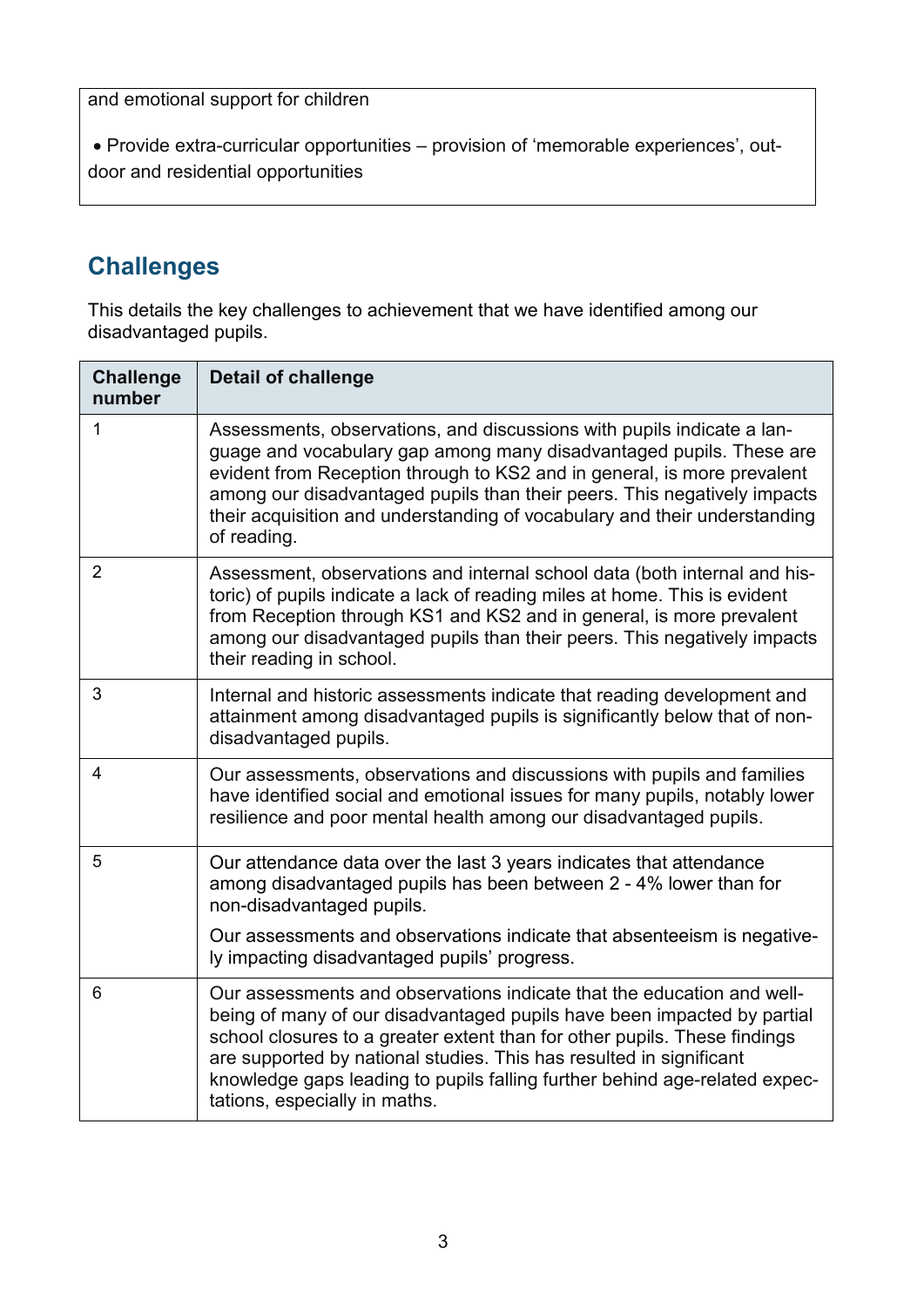### **Intended outcomes**

This explains the outcomes we are aiming for **by the end of our current strategy plan**, and how we will measure whether they have been achieved.

| <b>Intended outcome</b>                                                                                                    | <b>Success criteria</b>                                                                                                                                                                                                                                                                                         |
|----------------------------------------------------------------------------------------------------------------------------|-----------------------------------------------------------------------------------------------------------------------------------------------------------------------------------------------------------------------------------------------------------------------------------------------------------------|
| Improved progress and<br>attainment in reading<br>among disadvantaged<br>pupils.                                           | Exceed national average progress scores in KS2<br>$\bullet$<br>Narrow gap with national average at age expected in<br>$\bullet$<br>KS1 by 10%<br>Achieve national average in phonics in year 1 and<br>$\bullet$<br>year 2                                                                                       |
| Improved progress and<br>attainment in writing<br>among disadvantaged<br>pupils.                                           | Exceed national average progress scores in KS2<br>$\bullet$<br>Writing<br>Narrow gap with national average at age expected in<br>$\bullet$<br>KS1 Writing by 10%                                                                                                                                                |
| Improved maths<br>attainment for                                                                                           | Exceed national average progress scores in KS2<br>$\bullet$<br><b>Maths</b>                                                                                                                                                                                                                                     |
| disadvantaged pupils at<br>the end of KS2.                                                                                 | Narrow gap with national average at age expected in<br>KS1 Maths by 10%                                                                                                                                                                                                                                         |
|                                                                                                                            | KS2 maths outcomes in 2021/22 show that<br>$\bullet$<br>disadvantaged pupils meet the national expected<br>standard.                                                                                                                                                                                            |
| Improve and sustain the                                                                                                    | Sustained high attendance from 2021/22 demonstrated by:                                                                                                                                                                                                                                                         |
| attendance of all our<br>pupils, particularly our<br>disadvantaged pupils.                                                 | the overall absence rate for all pupils being no more than<br>96%, and the attendance gap between disadvantaged<br>pupils and their non-disadvantaged peers being reduced<br>by 1%.<br>the percentage of disadvantaged pupils who are persis-<br>tently absent being no more than 1% lower than their<br>peers. |
| Narrow the attainment<br>gap caused by partial<br>school closures                                                          | Disadvantaged pupils achieve in-line with peers in read-<br>ing, writing and maths<br>Additional support develops and deepens the under-<br>$\bullet$<br>standing of disadvantaged pupils.                                                                                                                      |
| To achieve and sustain<br>improved wellbeing for<br>all pupils in our school,<br>particularly our<br>disadvantaged pupils. | Sustained high levels of wellbeing demonstrated by:<br>qualitative data from student voice, student and parent<br>$\bullet$<br>surveys and teacher observations<br>a significant increase in participation in enrichment activi-<br>ties particularly among disadvantaged pupils                                |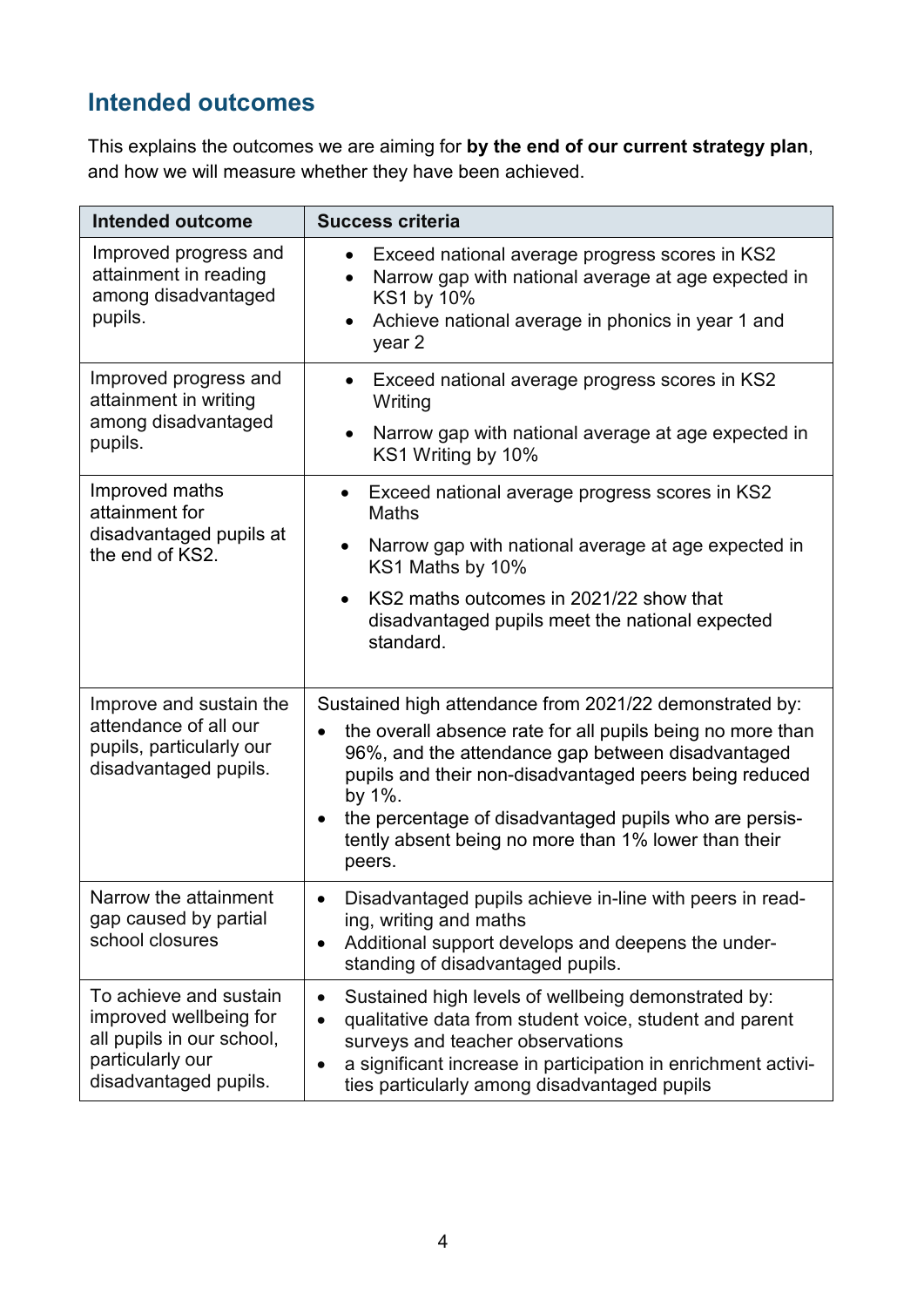### **Activity in this academic year**

This details how we intend to spend our pupil premium (and recovery premium funding) **this academic year** to address the challenges listed above.

#### **Teaching (for example, CPD, recruitment and retention)**

Budgeted cost: **£79,300**

| <b>Activity</b>                                                                                                                                                                | Evidence that supports this approach                                                                                                                                                                                                                                                                                                                         | <b>Challenge</b><br>number(s)<br>addressed |
|--------------------------------------------------------------------------------------------------------------------------------------------------------------------------------|--------------------------------------------------------------------------------------------------------------------------------------------------------------------------------------------------------------------------------------------------------------------------------------------------------------------------------------------------------------|--------------------------------------------|
| Use of Booster Teacher (0.4)<br>to support pupils within key<br>year groups. Use of existing                                                                                   | <b>EEF Teaching &amp; Learning Toolkit covers</b><br>a widerange of strategies we use our<br>booster teacher for.                                                                                                                                                                                                                                            | 1,2,3,6                                    |
| staff to take 1:2:1 tutoring<br>roles                                                                                                                                          | $\bullet$ Feedback +6                                                                                                                                                                                                                                                                                                                                        |                                            |
|                                                                                                                                                                                | • Individualised instruction (where<br>appropriate) +4                                                                                                                                                                                                                                                                                                       |                                            |
|                                                                                                                                                                                | • Reducing class sizes (by moving to<br>groups within Year 6) +2                                                                                                                                                                                                                                                                                             |                                            |
|                                                                                                                                                                                | • Within class attainment grouping +4                                                                                                                                                                                                                                                                                                                        |                                            |
| Purchase of standardised<br>diagnostic assessments<br>through Cornerstones Tests<br>Training for staff to ensure<br>assessments are interpreted<br>and administered correctly. | Standardised tests can provide reliable<br>insights into the specific strengths and<br>weaknesses of each pupil to help<br>ensure they receive the correct<br>additional support through interventions<br>or teacher instruction:<br>Standardised tests   Assessing and<br><b>Monitoring Pupil Progress   Education</b><br><b>Endowment Foundation   EEF</b> | 1, 2, 3, 4                                 |
| Additional staff training and<br>CPD opportunities, aimed at<br>improving quality first teach-<br>ing and provision for all pu-<br>pils,                                       | <b>EEF Guide to Pupil Premium Point 3:</b><br>Quality teaching helps every child<br>• Staff survey data collected show staff<br>feel CPD had a positive impact on their<br>quality of teaching.                                                                                                                                                              | 1, 2, 3, 4                                 |
| Embed RWI to secure<br>stronger phonics teaching for<br>all pupils.                                                                                                            | Phonics approaches have a strong<br>evidence base that indicates a positive<br>impact on the accuracy of word reading<br>(though not necessarily<br>comprehension), particularly for<br>disadvantaged pupils:<br>EEF Teaching & Learning Toolkit • +5                                                                                                        | 1, 2, 3, 4, 6                              |
|                                                                                                                                                                                | for phonics                                                                                                                                                                                                                                                                                                                                                  |                                            |
| Enhancement of our<br>teaching and curriculum<br>planning in line with DfE and                                                                                                 | There is extensive research to state that<br>learning through doing and enjoyment<br>will positively influence better attend-                                                                                                                                                                                                                                | 3,5                                        |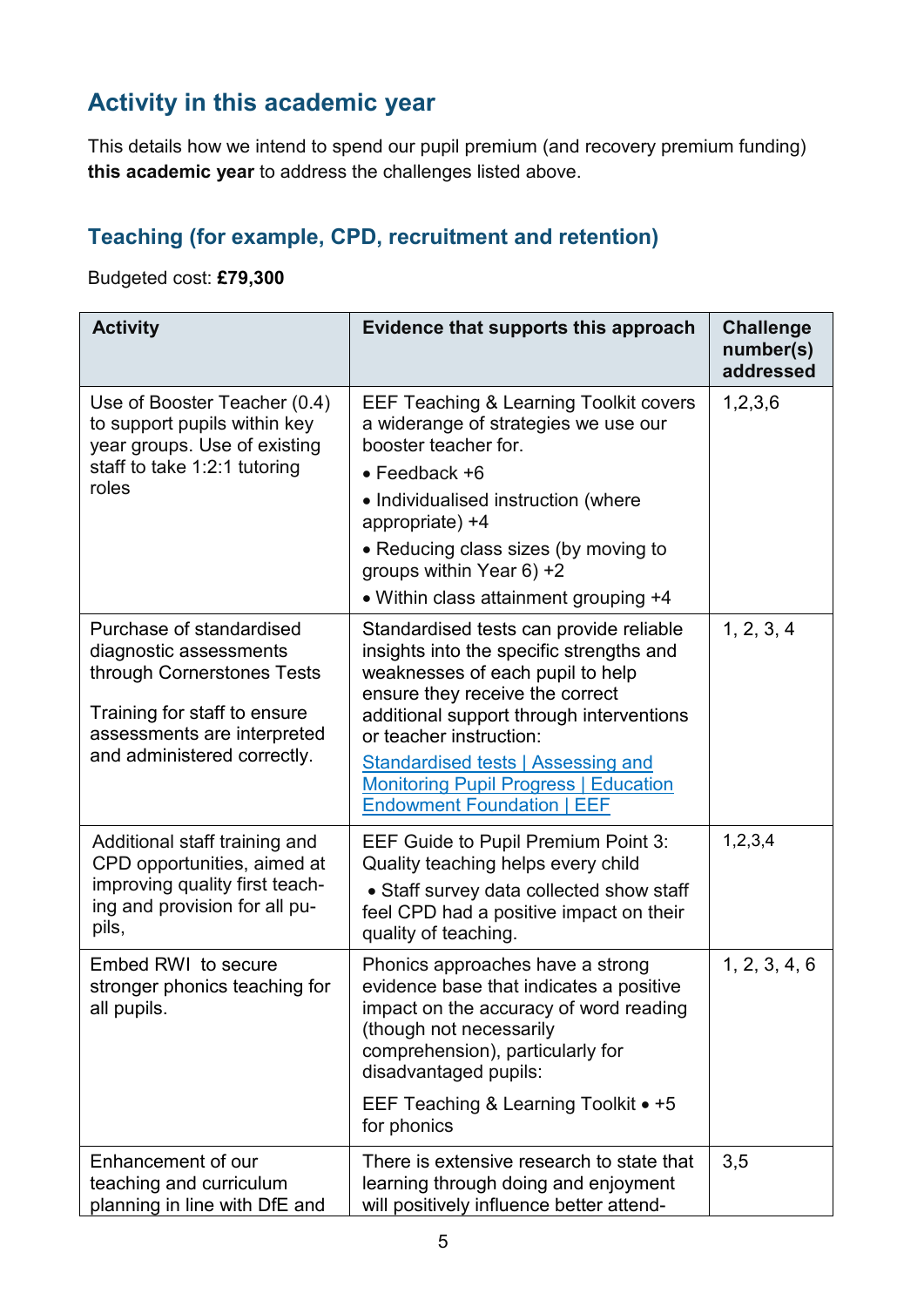| EEF guidance. Making sure<br>that every class has a hook<br>or a trip to springboard their<br>learning.                                                                                                                | ance and knowledge rich learning.                                                                                                                                                                                                                                                                                                             |   |
|------------------------------------------------------------------------------------------------------------------------------------------------------------------------------------------------------------------------|-----------------------------------------------------------------------------------------------------------------------------------------------------------------------------------------------------------------------------------------------------------------------------------------------------------------------------------------------|---|
| Improve the quality of social<br>and emotional (SEL) learning.<br>SEL approaches will be em-<br>bedded into routine educa-<br>tional practices and supported<br>by professional development<br>and training for staff. | There is extensive evidence associating<br>childhood social and emotional skills<br>with improved outcomes at school and<br>in later life (e.g., improved academic<br>performance, attitudes, behaviour and<br>relationships with peers):<br><b>EEF Social and Emotional Learning.p</b><br>df(educationendowmentfoundation.org.u<br><u>k)</u> | 5 |

#### **Targeted academic support (for example, tutoring, one-to-one support structured interventions)**

Budgeted cost: **£42,300**

| <b>Activity</b>                                                                                                                                                                                                                                                                                     | Evidence that supports this approach                                                                                                                                                                                                                                                        | <b>Challenge</b><br>number(s)<br>addressed |
|-----------------------------------------------------------------------------------------------------------------------------------------------------------------------------------------------------------------------------------------------------------------------------------------------------|---------------------------------------------------------------------------------------------------------------------------------------------------------------------------------------------------------------------------------------------------------------------------------------------|--------------------------------------------|
| Purchase of a<br>programme to improve<br>listening, narrative and<br>vocabulary skills for<br>disadvantaged pupils<br>who have relatively low<br>spoken language skills.<br><b>NELI and RWI</b>                                                                                                     | Oral language interventions can have a<br>positive impact on pupils' language skills.<br>Approaches that focus on speaking,<br>listening and a combination of the two show<br>positive impacts on attainment:<br>Oral language interventions   EEF<br>(educationendowmentfoundation.org.uk) | 1, 4                                       |
| Targeted academic<br>support through use of<br>Pastoral support<br>meetings and Family<br>Liaison to engage<br>parents and offer support<br>in developing<br>communication,<br>encouraging parents to<br>support their child's<br>learning and more<br>intensive support for<br>families in crisis. | Parental engagement has a positive impact<br>on pupils wellbeing and outcomes for<br>children.<br>• EEF Teaching & Learning Toolkit +4 for<br>parental engagement                                                                                                                           | 1,2,3,4,5,6                                |
| Engaging with the<br><b>National Tutoring Pro-</b>                                                                                                                                                                                                                                                  | Tuition targeted at specific needs and<br>knowledge gaps can be an effective method                                                                                                                                                                                                         | 1,2,3,6                                    |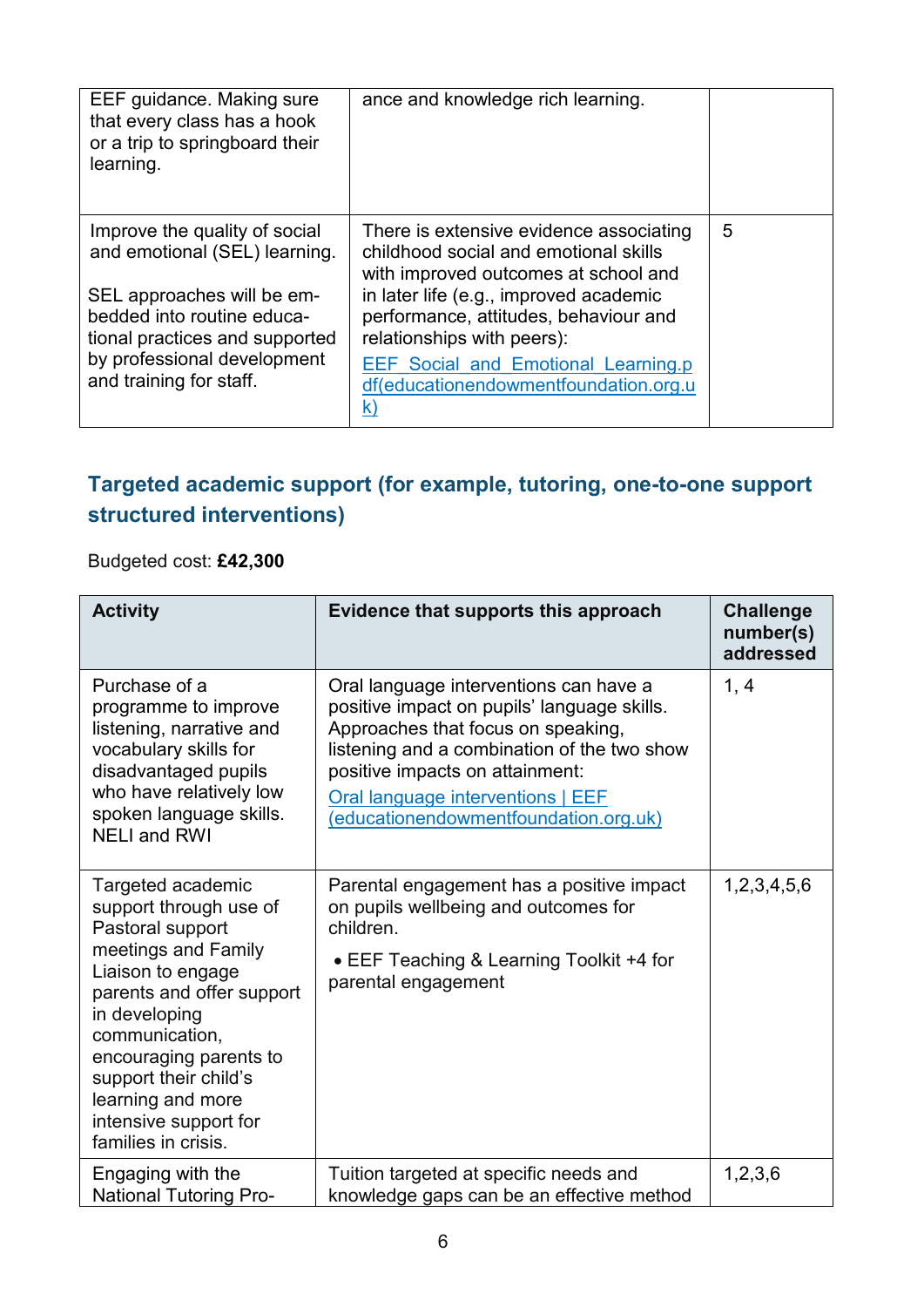| gramme to provide a<br>blend of tuition,<br>mentoring and school-led<br>tutoring for pupils whose<br>education has been most<br>impacted by the<br>pandemic. A significant<br>proportion of the pupils<br>who receive tutoring will<br>be disadvantaged,<br>including those who are<br>high attainers. | to support low attaining pupils or those fall-<br>ing behind:<br>• EEF Teaching & Learning Toolkit +4 for<br>small group tuition                                                                                                                                                                                              |           |
|--------------------------------------------------------------------------------------------------------------------------------------------------------------------------------------------------------------------------------------------------------------------------------------------------------|-------------------------------------------------------------------------------------------------------------------------------------------------------------------------------------------------------------------------------------------------------------------------------------------------------------------------------|-----------|
| Targeted counselling,<br>access to an Educational<br>Psychologist and<br>additional support to<br>develop pupils social and<br>emotional skills.                                                                                                                                                       | There is extensive evidence associating<br>childhood social and emotional skills with<br>improved outcomes at school and in later life<br>(e.g., improved academic performance, atti-<br>tudes, behaviour and relationships with<br>peers):<br>EEF Social and Emotional Learning.<br>pdf(educationendowmentfoundation.org.uk) | 1,2,3,4,5 |

#### **Wider strategies (for example, related to attendance, behaviour, wellbeing)**

Budgeted cost: **£28,200**

| <b>Activity</b>                                                                                                                                                                                                                                                                     | <b>Evidence that supports this</b><br>approach                                                                                                                                            | <b>Challenge</b><br>number(s)<br>addressed |
|-------------------------------------------------------------------------------------------------------------------------------------------------------------------------------------------------------------------------------------------------------------------------------------|-------------------------------------------------------------------------------------------------------------------------------------------------------------------------------------------|--------------------------------------------|
| Whole staff training on Trauma<br>Perspective Practice behaviour<br>management and anti-bullying<br>approaches with the aim of<br>developing our school ethos and<br>improving behaviour across school.                                                                             | Both targeted interventions and<br>universal approaches can have<br>positive overall effects:<br><b>Behaviour interventions   EEF</b><br>(educationendowmentfoundatio<br><u>n.org.uk)</u> | 5                                          |
| Embedding principles of good<br>practice set out in the DfE's Improving<br>School Attendance advice.<br>This will involve training and release<br>time for staff to develop and<br>implement new procedures and<br>appointing attendance/support officers<br>to improve attendance. | The DfE guidance has been<br>informed by engagement with<br>schools that have significantly<br>reduced levels of absence and<br>persistent absence.                                       | 4,5                                        |
| Contingency fund for acute issues.                                                                                                                                                                                                                                                  | Based on our experiences and<br>those of similar schools to ours,<br>we have identified a need to set                                                                                     | All                                        |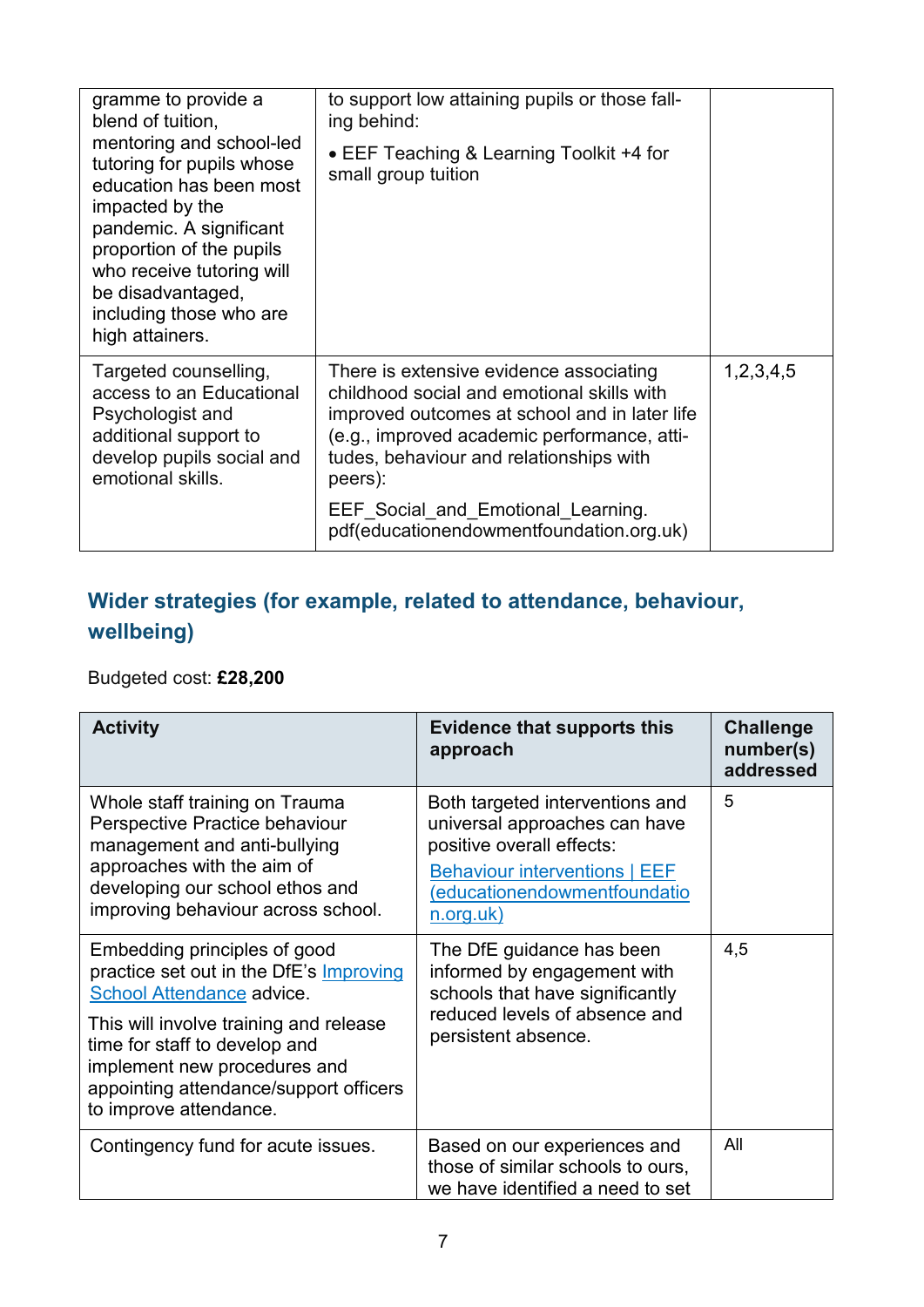| have not yet been identified. |
|-------------------------------|
|-------------------------------|

### **Total budgeted cost: £149,800**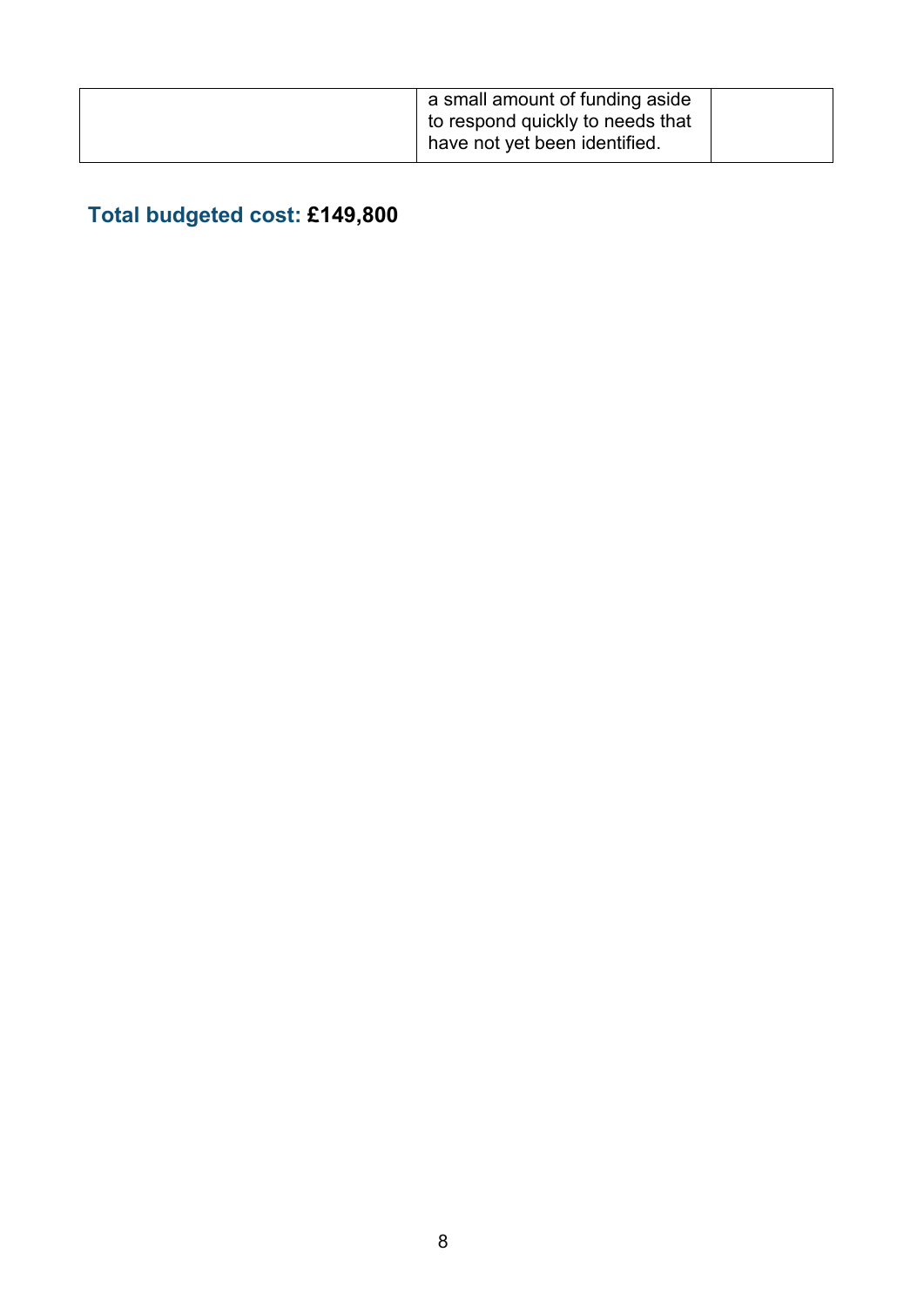## **Part B: Review of outcomes in the previous academic year**

#### **Pupil premium strategy outcomes**

This details the impact that our pupil premium activity had on pupils in the 2020 to 2021 academic year.

Our internal assessments during 2020/21 suggested that the performance of disadvantaged pupils was lower than in the previous 3 years in key areas of the curriculum. Despite being on track during the first year (2018/19), the outcomes we aimed to achieve in our previous strategy by the end of 2020/21 were therefore not fully realised.

Our assessment of the reasons for these outcomes points primarily to Covid-19 impact, which disrupted all our subject areas to varying degrees. As evidenced in schools across the country, school closure was most detrimental to our disadvantaged pupils, and they were not able to benefit from our pupil premium funded improvements to teaching and targeted interventions to the degree we had intended. The impact was mitigated by our resolution to maintain a high quality curriculum, including during periods of partial closure, which was aided by use of online resources such as those provided by Oak National Academy, additional training in Google Classroom and devices delivered to the most vulnerable pupils.

Although overall attendance in 2020/21 was lower than in the preceding year at 93%. At times when all pupils were expected to attend school, absence among disadvantaged pupils was 2% higher than their peers. These gaps are larger than in previous years, which is why attendance is a focus of our current plan.

Our assessments and observations indicated that pupil behaviour, wellbeing and mental health were significantly impacted last year, primarily due to COVID-19-related issues. The impact was particularly acute for disadvantaged pupils. We used pupil premium funding to provide wellbeing support for all pupils, and targeted interventions where required. We are building on that approach with the activities detailed in this plan.

| Programme                    | <b>Provider</b>            |
|------------------------------|----------------------------|
| <b>Times Table Rockstars</b> | <b>TT Rockstars</b>        |
| <b>Read Write Inc.</b>       | Oxford Owl                 |
| <b>Target Tracker</b>        | Data Analysis and Tracking |
| <b>Accelerated Reader</b>    | Renaissance Learning       |

### **Externally provided programmes**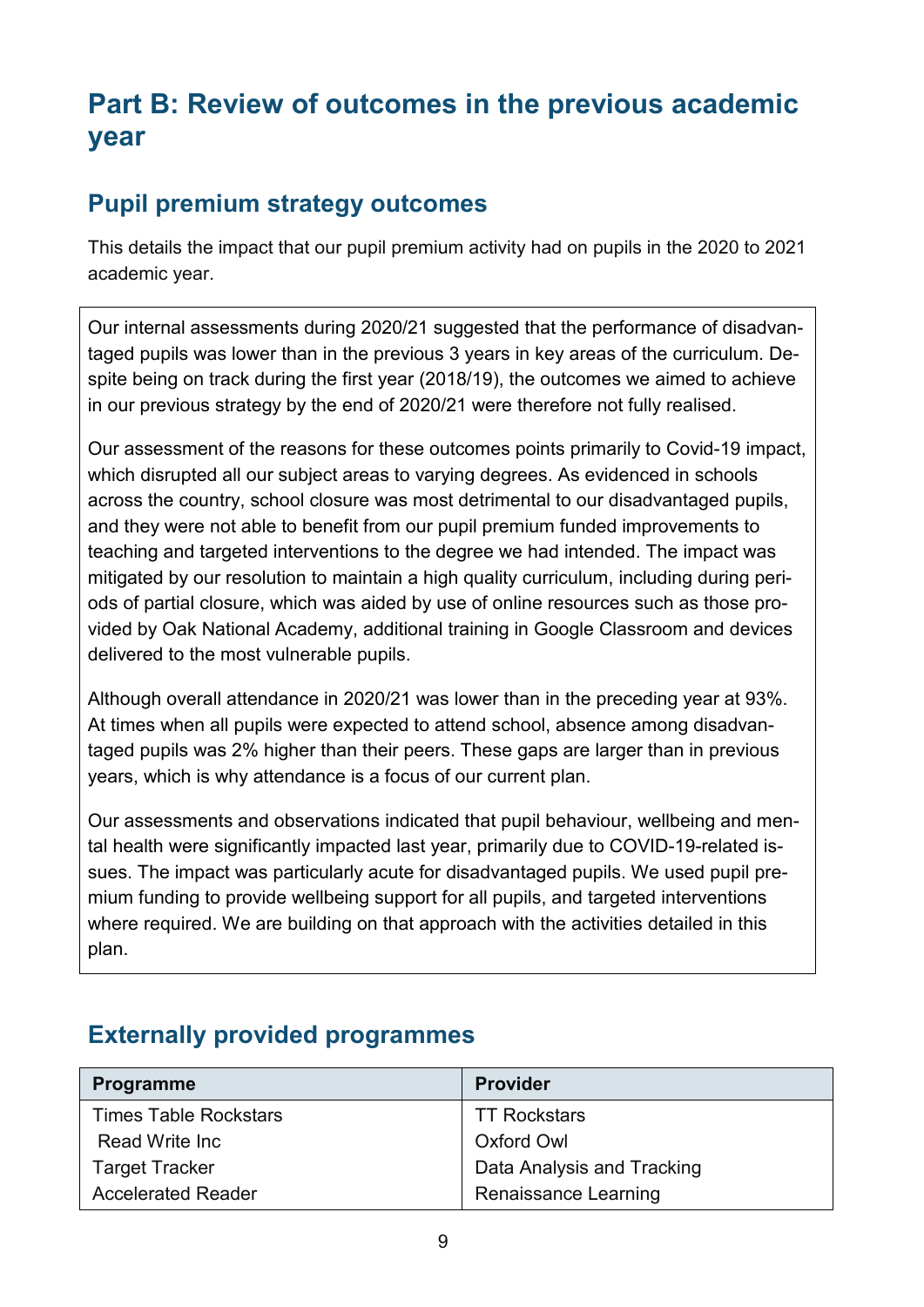| <b>Numbots</b>       | <b>Numbots</b> |
|----------------------|----------------|
| Cornerstones Maestro | Cornerstones   |